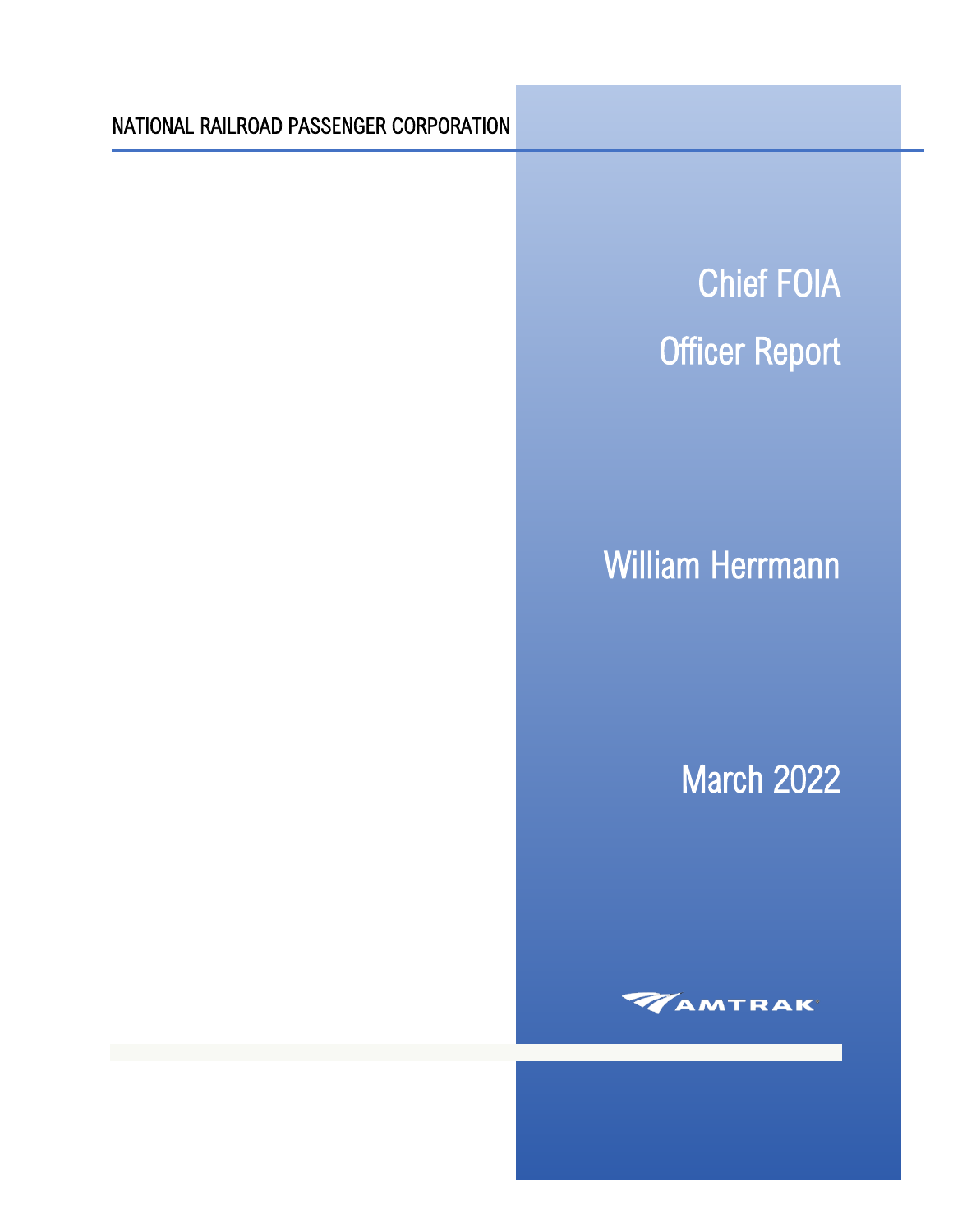#### **Section 1: Steps Taken to Apply the Presumption of Openness**

The guiding principle underlying DOJ's [FOIA Guidelines i](http://justice.gov/ag/foia-memo-march2009.pdf)s the presumption of openness.

Please answer the following questions in order to describe the steps your agency has taken to ensure that the presumption of openness is being applied to all decisions involving the FOIA. You may also include any additional information that illustrates how your agency is working to apply the presumption of openness.

### **A. FOIA Leadership**

1. The FOIA requires each agency to designate a Chief FOIA Officer who is a senior official at the Assistant Secretary or equivalent level. *See* 5 U.S.C. § 552(j)(1) (2018). Is your agency's Chief FOIA Officer at this level?

Yes

2. Please provide the name and title of your agency's Chief FOIA Officer.

William Herrmann, Vice President, Sr. Managing Deputy General Counsel

### **B. FOIA Training**

3. The FOIA directs agency Chief FOIA Officers to ensure that FOIA training is offered to agency personnel. *See* 5 U.S.C. § 552(a)(j)(2)(F). Please describe the efforts your agency has undertaken to ensure proper FOIA training is made available and used by agency personnel.

Provided ad hoc training to agency personnel as requested.

4. Did your FOIA professionals or the personnel at your agency who have FOIA responsibilities attend substantive FOIA training during the reporting period such as that provided by the Department of Justice?

Yes

5. If yes, please provide a brief description of the type of training attended or conducted and the topics covered.

Annual Report training

Exemption 4 training

Refresher training

6. Please provide an estimate of the percentage of your FOIA professionals and staff with FOIA responsibilities who attended substantive FOIA training during this reporting period.

100%

7. OIP has [directed agencies](https://www.justice.gov/oip/oip-guidance-9) to "take steps to ensure that all of their FOIA professionals attend substantive FOIA training at least once throughout the year." If your response to the previous question is that less than 80% of your FOIA professionals attended training, please explain your agency's plan to ensure that all FOIA professionals receive or attend substantive FOIA training during the next reporting year.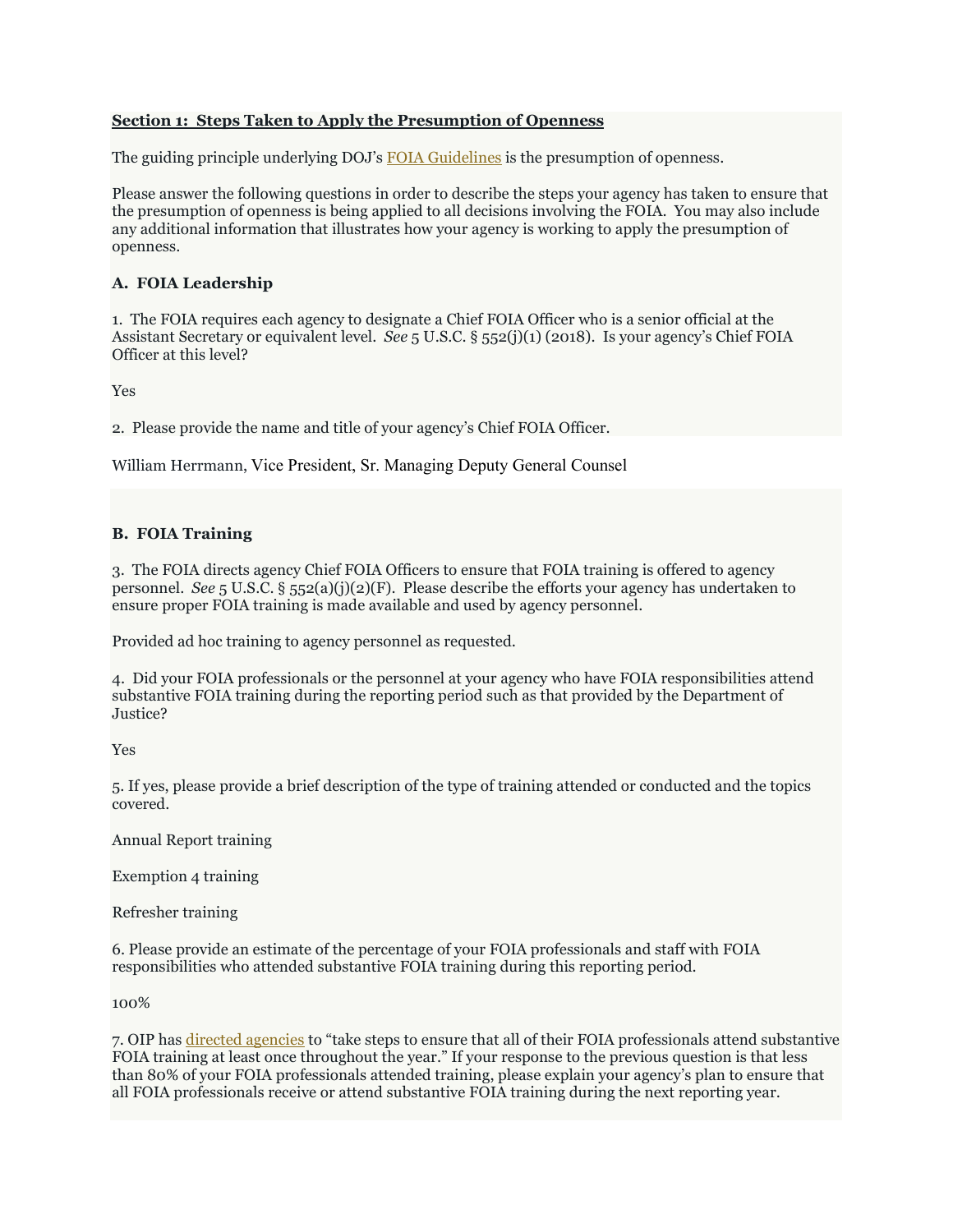8. Did the personnel at your agency who have FOIA responsibilities attend training in federal records management during this reporting period?

No, we are not subject to the Federal Records Act.

## **C. Outreach**

9. Did your FOIA professionals engage in any outreach or dialogue, outside of the standard request process, with the requester community or open government groups regarding your administration of the FOIA? Please describe any such outreach or dialogue, and, if applicable, any specific examples of how this dialogue has led to improvements in your agency's FOIA administration.

#### No

### **D. Other Initiatives**

10. Describe any efforts your agency has undertaken to inform non-FOIA professionals of their obligations under the FOIA. In particular, please describe:

- how often and in what formats your agency provides FOIA training or briefings to non-FOIA staff; and
- if senior leaders at your agency received a briefing on your agency's FOIA resources, obligations and expectations during the FOIA process?

Attended training for lawyers and procurement staff once a quarter to discuss FOIA procedures.

11. Optional -- If there are any other initiatives undertaken by your agency to ensure that the presumption of openness is being applied, please describe them here.

### N/A

#### **Section II: Steps Taken to Ensure that Your Agency Has an Effective System in Place for Responding to Requests**

DOJ's [FOIA Guidelines](http://justice.gov/ag/foia-memo-march2009.pdf) emphasize that "[a]pplication of the proper disclosure standard is only one part of ensuring transparency. Open government requires not just a presumption of disclosure, but also an effective system for responding to FOIA requests." It is essential that agencies effectively manage their FOIA program.

Please answer the following questions to describe the steps your agency has taken to ensure that the management of your FOIA program is effective and efficient. You should also include any additional information that that describes your agency's efforts in this area.

1. For Fiscal Year 2021, what was the average number of days your agency reported for adjudicating requests for expedited processing? Please see Section VIII.A of your agency's Fiscal Year 2021 Annual FOIA Report.

43.55 days

2. If your agency's average number of days to adjudicate requests for expedited processing was above ten calendar days, according to Section VIII.A. of your agency's Fiscal Year 2021 Annual FOIA Report, please describe the steps your agency will take to ensure that requests for expedited processing are adjudicated within ten calendar days or less.

Hired new FOIA staff to assist in responding to and processing FOIA requests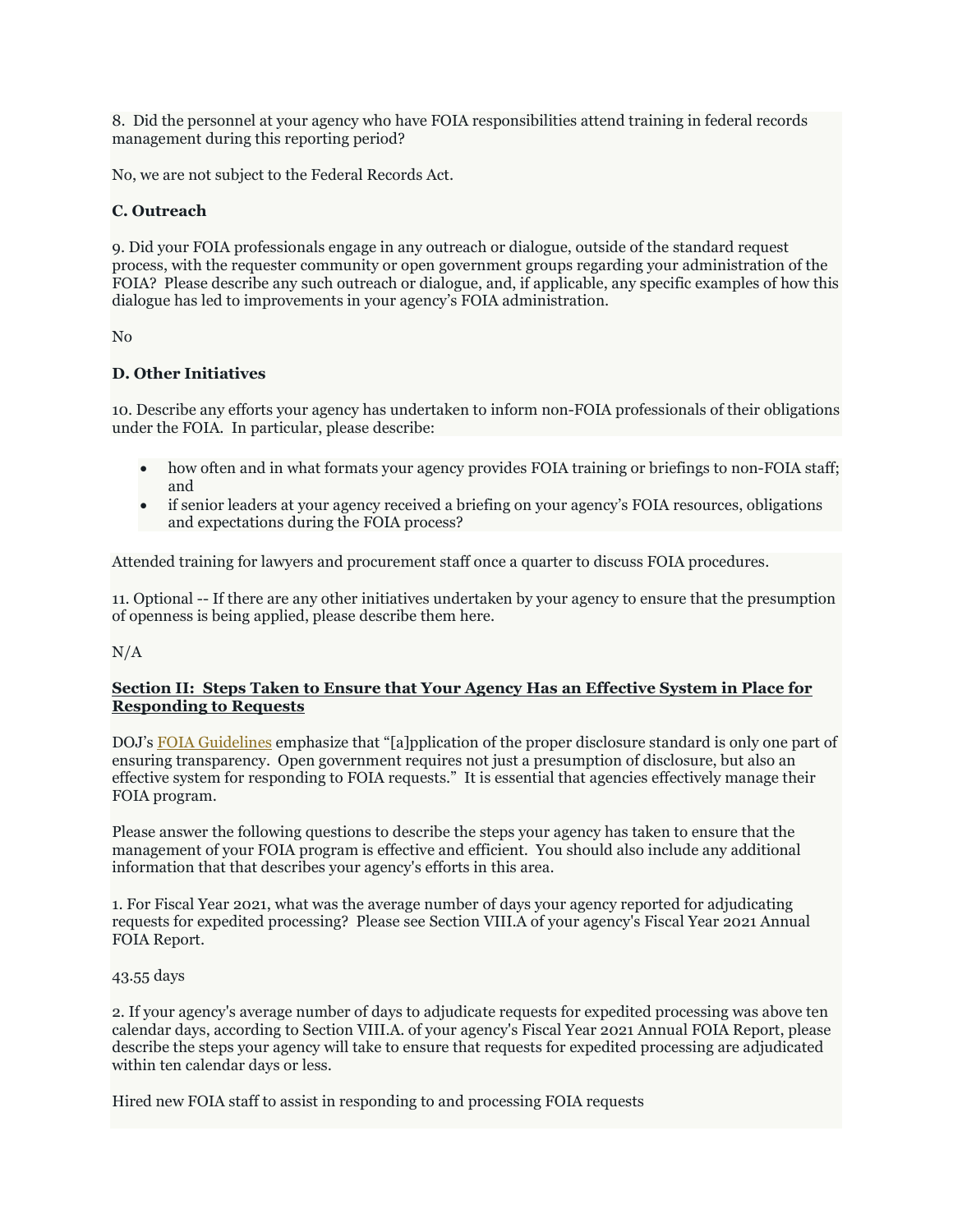3. The FOIA Improvement Act of 2016 required all agencies to update their FOIA regulations within 180 days. In 2016, OIP issued Guidance for Agency FOIA Regulations and the accompanying Template for Agency FOIA Regulations to assist agencies in updating their regulations in accordance with the statute. Has your agency updated its FOIA regulations in accordance with the FOIA Improvement Act of 2016? If not, what is your agency's plan to update your regulations?

No, we plan to do this this year

4. Standard Operating Procedures (SOPs) generally document your agency's internal processes for administering the FOIA beyond your FOIA regulations and FOIA Reference Guide. As noted in OIP's [guidance,](https://www.justice.gov/oip/oip-guidance-further-improvement-based-2021-chief-foia-officer-report-review-and-assessment) having SOPs can improve the consistency and quality of an agency's FOIA process. SOPs can also serve as a significant resource for incoming FOIA professionals and a way to preserve much of the agency's institutional knowledge on administering the FOIA from how to handle requests from startto-finish, to identifying and making proactive disclosures, to maintaining a FOIA website. Does your agency have up-to-date internal SOPs for your FOIA administration?

No

5. If not, please provide a timeline for when your agency plans to develop or update its SOPs.

### September 2022

6. Has your agency established alternative means of access to first-party requested records outside of the FOIA process?

#### No

7. If yes, please provide examples. If no, please explain if such opportunities exist at your agency and whether there are any challenges in establishing alternative means of access.

### $N/A$

8. Did your agency conduct a self-assessment of its FOIA administration during the reporting period? If so, please describe the self-assessment methods used, such as analyzing Annual Report or raw data, using active workflows and track management, reviewing and updating processing procedures, etc. In addition, please specifically highlight any data analysis methods or technologies used to assess your agency's FOIA program.

Reviewed procedures for updating purposes.

9. The FOIA Improvement Act of 2016 requires additional notification to requesters about the services provided by the agency's FOIA Public Liaison. Please provide an estimate of the number of times requesters sought assistance from your agency's FOIA Public Liaison during FY 2021 (please provide a total number or an estimate of the number).

10

10. Has your agency reviewed its FOIA-related staffing capabilities to identify resources needed to respond to current and anticipated FOIA demands?

Yes

11. Optional -- Please describe:

• Best practices used to ensure that your FOIA system operates efficiently and effectively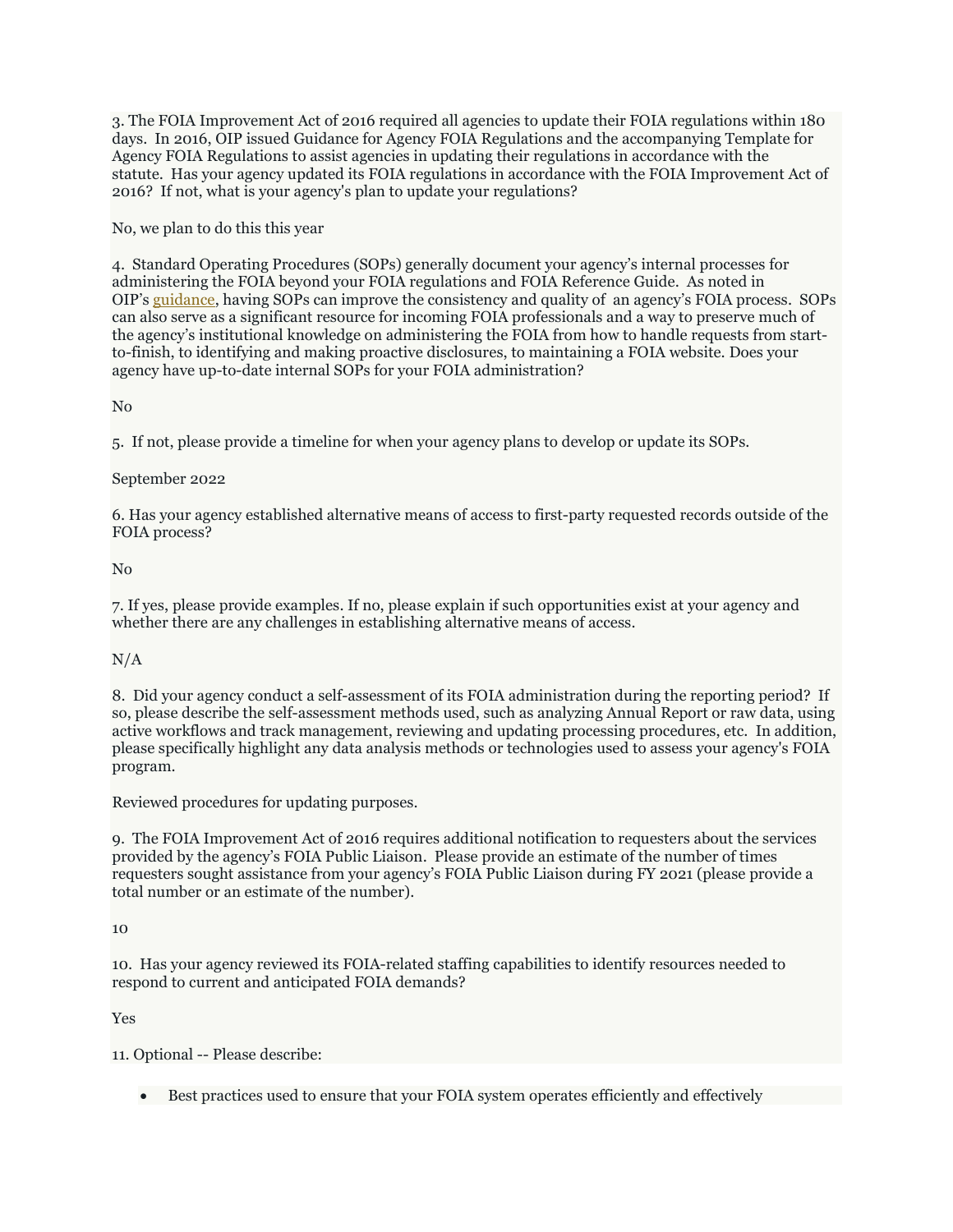• Any challenges your agency faces in this area.

We faced challenges in 2021 due to loss of staff during COVID. We have taken steps to mitigate this by hiring more staff.

#### **Section III: Steps Taken to Increase Proactive Disclosures**

The Department of Justice has long focused on the need for agencies to work proactively to post information online without waiting for individual requests to be received.

Please answer the following questions to describe the steps your agency has taken to increase the amount of material that is available on your agency websites. In addition to the questions below, you should also describe any additional steps taken by your agency to make and improve proactive disclosures of information.

1. Please describe what steps your agency takes to identify, track, and post (a)(2) proactive disclosures.

Track number of times certain types of records are requested and posting them.

2. Provide examples of any material that your agency has proactively disclosed during the past reporting year, including records that have been requested and released three or more times in accordance with 5 U.S.C.  $\S$  552(a)(2)(D). Please include links to these materials as well.

Americans with Disabilities Act (ADA) reports.

<https://www.amtrak.com/about-amtrak/foia.html>

3. Does your agency disseminate common types of material outside of FOIA, including in online databases where the public may access them? If yes, please provide examples and, if applicable, statutory authority.

No

4. Beyond posting new material, is your agency taking steps to make the posted information more useful to the public, especially to the community of individuals who regularly access your agency's website?

Yes

5. If yes, please provide examples of such improvements. In particular, please describe steps your agency is taking to post information in open, machine-readable, and machine-actionable formats, to the extent feasible. If not posting in open formats, please explain why and note any challenges.

We created a new electronic reading room through our FOIA Portal.

6. Does your proactive disclosure process or system involve any collaboration with agency staff outside the FOIA office? If so, describe this interaction.

No

Optional -- Please describe:

- Best practices used to improve proactive disclosures
- Any challenges your agency faces in this area

#### **Section IV: Steps Taken to Greater Utilize Technology**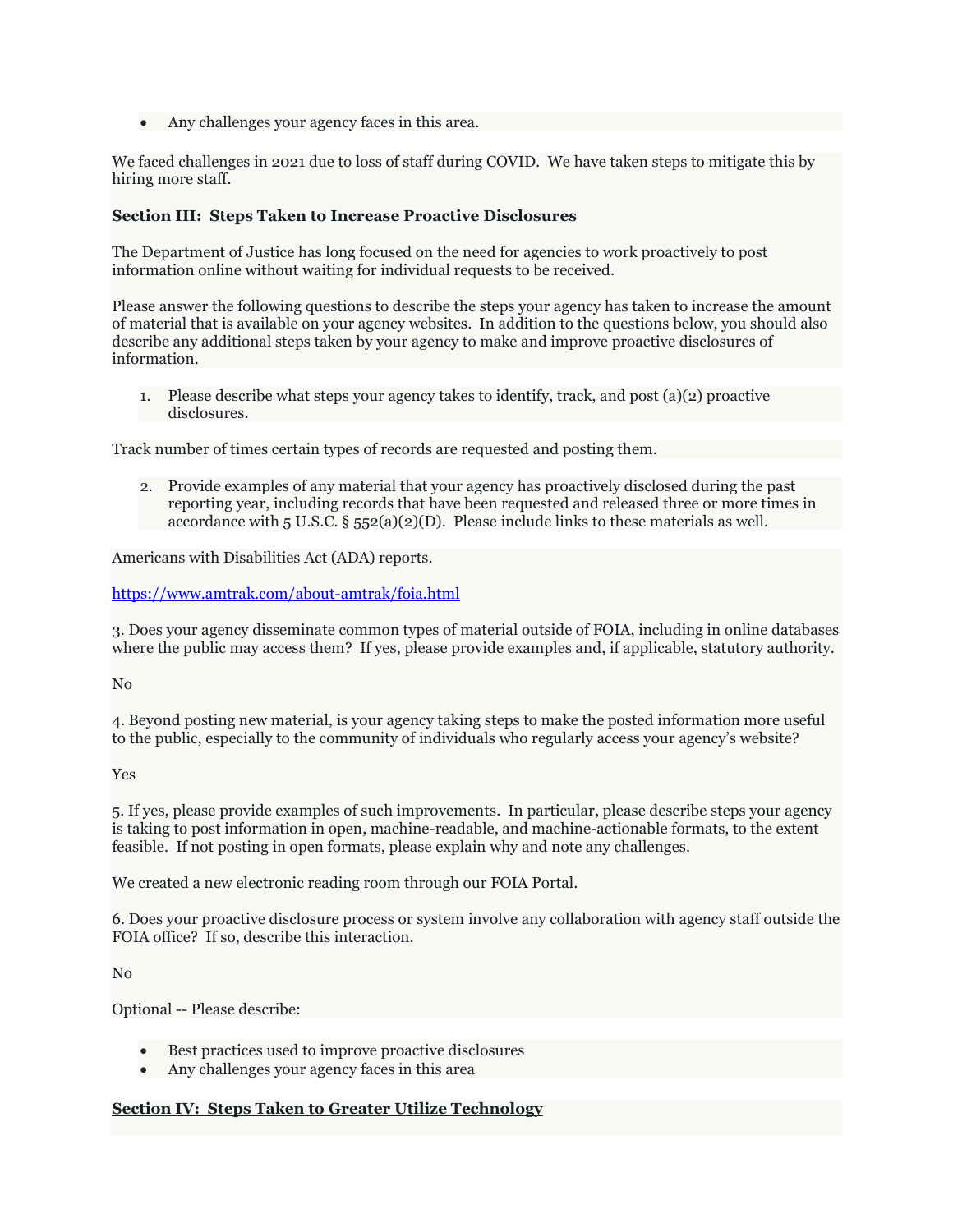A key component of FOIA administration is using technology to make information more accessible. In addition to using the internet to make proactive disclosures, agencies should also be exploring ways to utilize technology in responding to requests.

Please answer the following questions to describe how your agency is utilizing technology to improve its FOIA administration and the public's access to information. You should also include any additional information that that describes your agency's efforts in this area.

1. Has your agency reviewed its FOIA-related technological capabilities to identify resources needed to respond to current and anticipated FOIA demands?

Yes

2. Please briefly describe any new types of technology your agency began using during the reporting period to support your FOIA program.

We did a major upgrade of FOIAXpress during 2021 – it is a new system entirely. This has allowed us to transition to electronic records case management.

3. OIP issued [guidance](https://www.justice.gov/oip/oip-guidance/OIP%20Guidance%3A%20%20Agency%20FOIA%20Websites%202.0) in 2017 encouraging agencies to regularly review their FOIA websites to ensure that they contain essential resources, and are informative and user-friendly. Has your agency reviewed its FOIA website(s) during the reporting period to ensure it addresses the elements noted in the guidance?

Yes

4. Did all four of your agency's quarterly reports for Fiscal Year 2021 appear on your agency's website and on FOIA.gov?

No

5. If your agency did not successfully post all quarterly reports, with information appearing on FOIA.gov, please explain why and provide your agency's plan for ensuring that such reporting is successful in Fiscal Year 2022.

We will keep better track of posting these reports in 2022.

6. The FOIA Improvement Act of 2016 requires all agencies to post the raw statistical data used to compile their Annual FOIA Reports. Please provide the link to this posting for your agency's Fiscal Year 2020 Annual FOIA Report and, if available, for your agency's Fiscal Year 2021 Annual FOIA Report.

### <https://www.amtrak.com/about-amtrak/foia.html>

7. Optional -- Please describe:

- Best practices used in greater utilizing technology
- Any challenges your agency faces in this area

The upgrade to FOIAXpress current version was a challenge that we overcame in 2021.

#### **Section V: Steps Taken to Improve Timeliness in Responding to Requests and Reducing Backlogs**

The Department of Justice has emphasized the importance of improving timeliness in responding to requests. This section of your Chief FOIA Officer Report addresses both time limits and backlog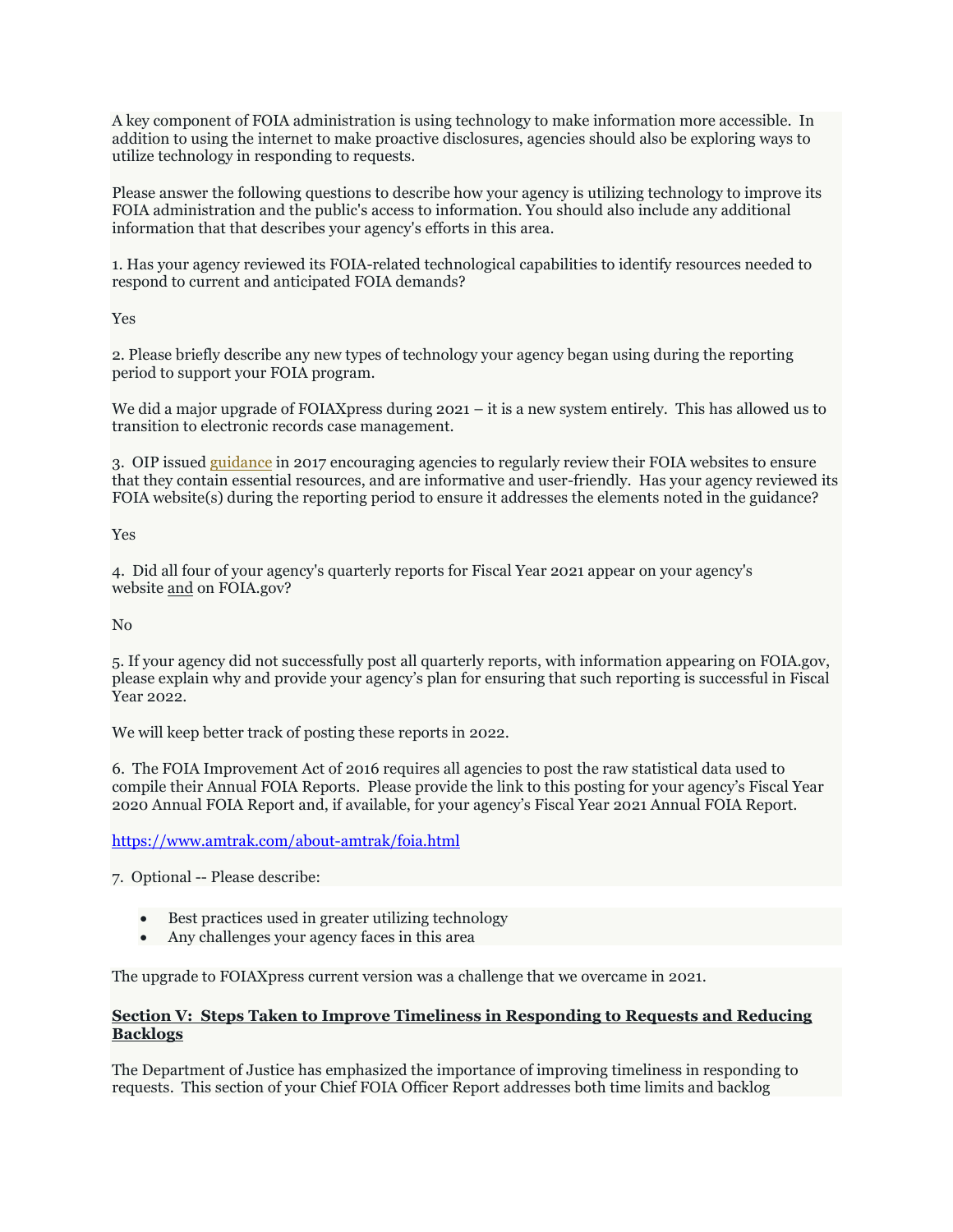reduction. Backlog reduction is measured both in terms of numbers of backlogged requests or appeals and by looking at whether agencies closed their ten oldest requests, appeals, and consultations.

For the figures required in this Section, please use the numbers contained in the specified sections of your agency's FY 2020 and 2021 Annual FOIA Reports.

### **A. Simple Track**

Section VII.A of your agency's Annual FOIA Report, entitled "FOIA Requests – Response Time for All Processed Requests," includes figures that show your agency's average response times for processed requests. For agencies utilizing a multi-track system to process requests, there is a category for "simple" requests, which are those requests that are placed in the agency's fastest (non-expedited) track, based on the low volume and/or simplicity of the records requested.

1. Does your agency utilize a separate track for simple requests?

Yes

2. If your agency uses a separate track for simple requests, according to Annual FOIA Report section VII.A, was the agency overall average number of days to process simple requests twenty working days or fewer in Fiscal Year 2021?

No

3. Please provide the percentage of requests processed by your agency in Fiscal Year 2021 that were placed in your simple track. Please use the following calculation based on the data from your Annual FOIA Report: (processed simple requests from Section VII.C.1) divided by (requests processed from Section V.A.) x 100.

85.15%

4. If your agency does not track simple requests separately, was the average number of days to process all non-expedited requests twenty working days or fewer?

 $N/A$ 

### **B. Backlogs**

When answering these questions, please refer to you Fiscal Year 2021 Annual FOIA Report, Sections XII.D-E, which compare the numbers of requests and appeals received, processed, and backlogged between Fiscal Years 2020 and 2021.

#### **BACKLOGGED REQUESTS**

5. If your agency had a backlog of requests at the close of Fiscal Year 2021, according to Annual FOIA Report Section XII.D.2, did that backlog decrease as compared with the backlog reported at the end of Fiscal Year 2020?

No

6. If not, according to Annual FOIA Report Section XII.D.1, did your agency process more requests during Fiscal Year 2021 than it did during Fiscal Year 2020?

No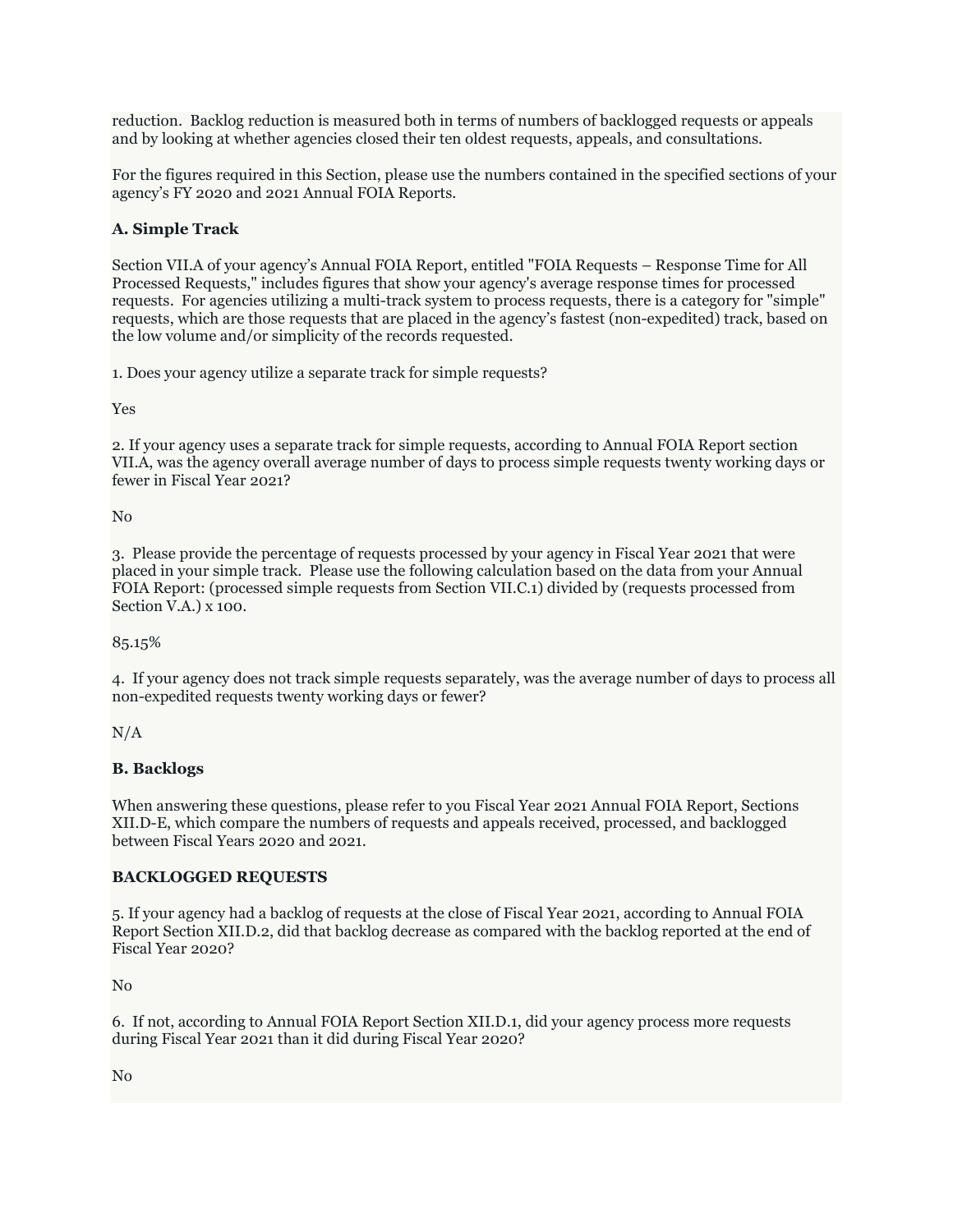7. If your agency's request backlog increased during Fiscal Year 2021, please explain why and describe the causes that contributed to your agency not being able to reduce its backlog. When doing so, please also indicate if any of the following were contributing factors:

- An increase in the number of incoming requests.
- A loss of staff.
- An increase in the complexity of the requests received. If possible, please provide examples or briefly describe the types of complex requests contributing to your backlog increase.
- Impact of COVID-19 and workplace and safety precautions
- Any other reasons please briefly describe or provide examples when possible.

We experienced the same high volume of requests coupled with a loss of staff working on FOIA. We also had to make an abrupt transition to electronic records due to COVID.

8. If you had a request backlog please report the percentage of requests that make up the backlog out of the total number of requests received by your agency in Fiscal Year 2021. Please use the following calculation based on data from your Annual FOIA Report: (backlogged requests from Section XII.A) divided by (requests received from Section V.A) x 100. This number can be greater than 100%. If your agency has no request backlog, please answer with "N/A."

103.66%

### **BACKLOGGED APPEALS**

9. If your agency had a backlog of appeals at the close of Fiscal Year 2021, according to Section XII.E.2 of the Annual FOIA Report, did that backlog decrease as compared with the backlog reported at the end of Fiscal Year 2020?

No

10. If not, according to section XII.E.1 of the Annual FOIA Report, did your agency process more appeals during Fiscal Year 2021 than it did during Fiscal Year 2020?

No

11. If your agency's appeal backlog increased during Fiscal Year 2021, please explain why and describe the causes that contributed to your agency not being able to reduce its backlog. When doing so, please also indicate if any of the following were contributing factors:

- An increase in the number of incoming appeals.
- A loss of staff.
- An increase in the complexity of the requests received. If possible, please provide examples or briefly describe the types of complex requests contributing to your backlog increase.
- Impact of COVID-19 and workplace and safety precautions.
- Any other reasons please briefly describe or provide examples when possible.

Some appeals need to be closed in FOIAXpress. We identified a procedural issue where the FOIA Officer was not previously notified of the completion of appeals. We are catching up on this and have modified our procedures to address this.

12. If you had an appeal backlog please report the percentage of appeals that make up the backlog out of the total number of appeals received by your agency in Fiscal Year 2021. Please use the following calculation based on data from your Annual FOIA Report: (backlogged appeals from Section XII.A) divided by (appeals received from Section VI.A) x 100. This number can be greater than 100%. If your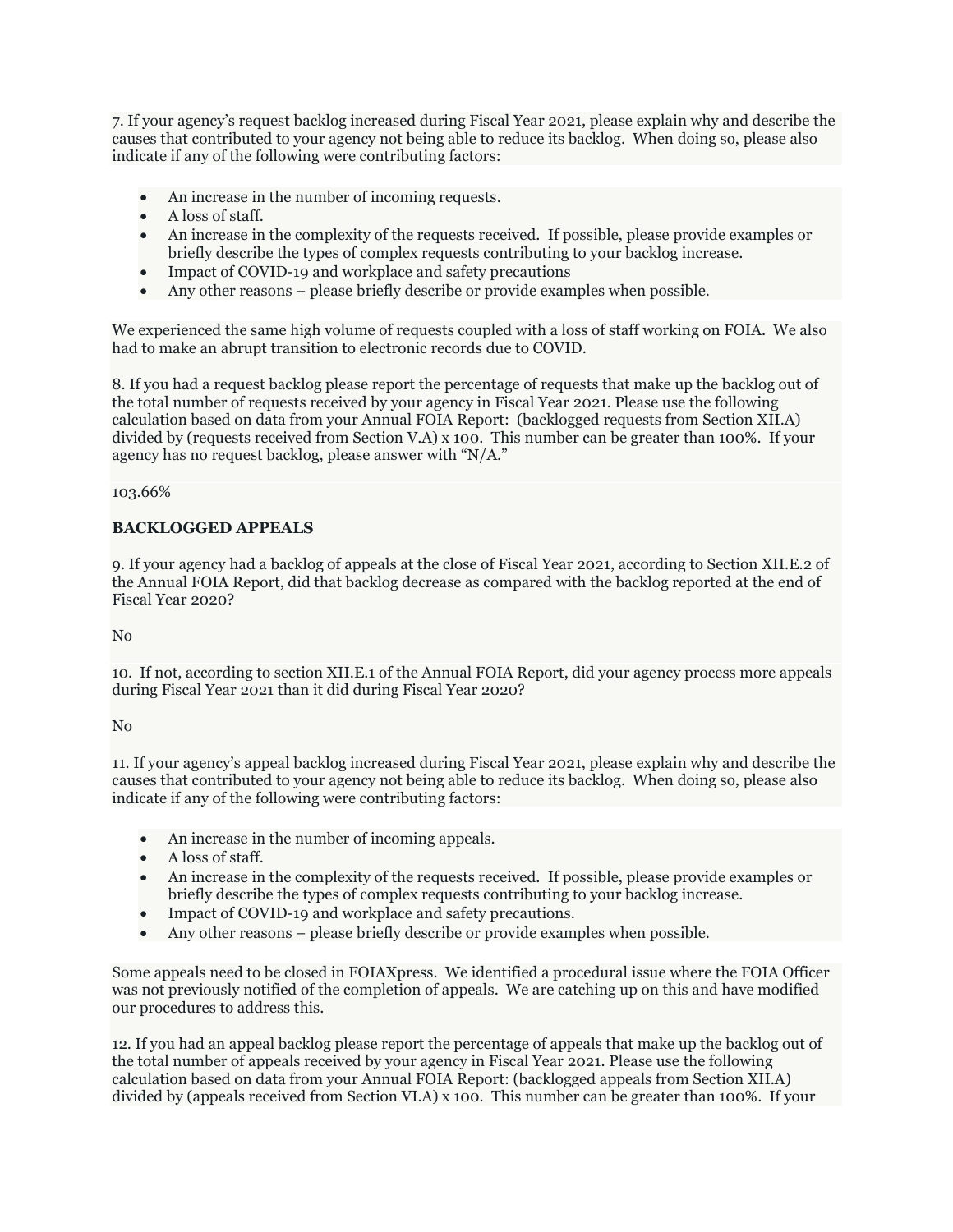agency did not receive any appeals in Fiscal Year 2021 and/or has no appeal backlog, please answer with "N/A."

1200%

# **C. Backlog Reduction Plans**

13. In the 2021 guidelines for Chief FOIA Officer Reports, any agency with a backlog of over 1000 requests in Fiscal Year 2020 was asked to provide a plan for achieving backlog reduction in the year ahead. Did your agency implement a backlog reduction plan last year? If so, describe your agency's efforts in implementing this plan and note if your agency was able to achieve backlog reduction in Fiscal Year 2021?

 $N/A$ 

14. If your agency had a backlog of more than 1,000 requests in Fiscal Year 2021, please explain your agency's plan to reduce this backlog during Fiscal Year 2022. In particular, please also detail how your agency developed and plans to execute your backlog reduction plans.

N/A

### **D. Status of Oldest Requests, Appeals, and Consultations**

Section VII.E, entitled "Pending Requests – Ten Oldest Pending Requests," Section VI.C.(5), entitled "Ten Oldest Pending Administrative Appeals," and Section XII.C., entitled "Consultations on FOIA Requests – Ten Oldest Consultations Received from Other Agencies and Pending at Your Agency," show the ten oldest pending requests, appeals, and consultations. You should refer to these numbers from your Annual FOIA Reports for both Fiscal Year 2020 and Fiscal Year 2021 when completing this section of your Chief FOIA Officer Report.

### **OLDEST REQUESTS**

15. In Fiscal Year 2021, did your agency close the ten oldest pending perfected requests that were reported in Section VII.E. of your Fiscal Year 2020 Annual FOIA Report?

No

16. If no, please provide the number of these requests your agency was able to close by the end of the fiscal year, as listed in Section VII.E of your Fiscal Year 2020 Annual FOIA Report. If you had less than ten total oldest requests to close, please indicate that.

 $\Omega$ 

17. Beyond work on the ten oldest requests, please describe any steps your agency took to reduce the overall age of your pending requests.

Contacting the requesters to ensure they still wanted the requested information.

### **TEN OLDEST APPEALS**

18. In Fiscal Year 2021, did your agency close the ten oldest appeals that were reported pending in Section VI.C.5 of your Fiscal Year 2020 Annual FOIA Report?

No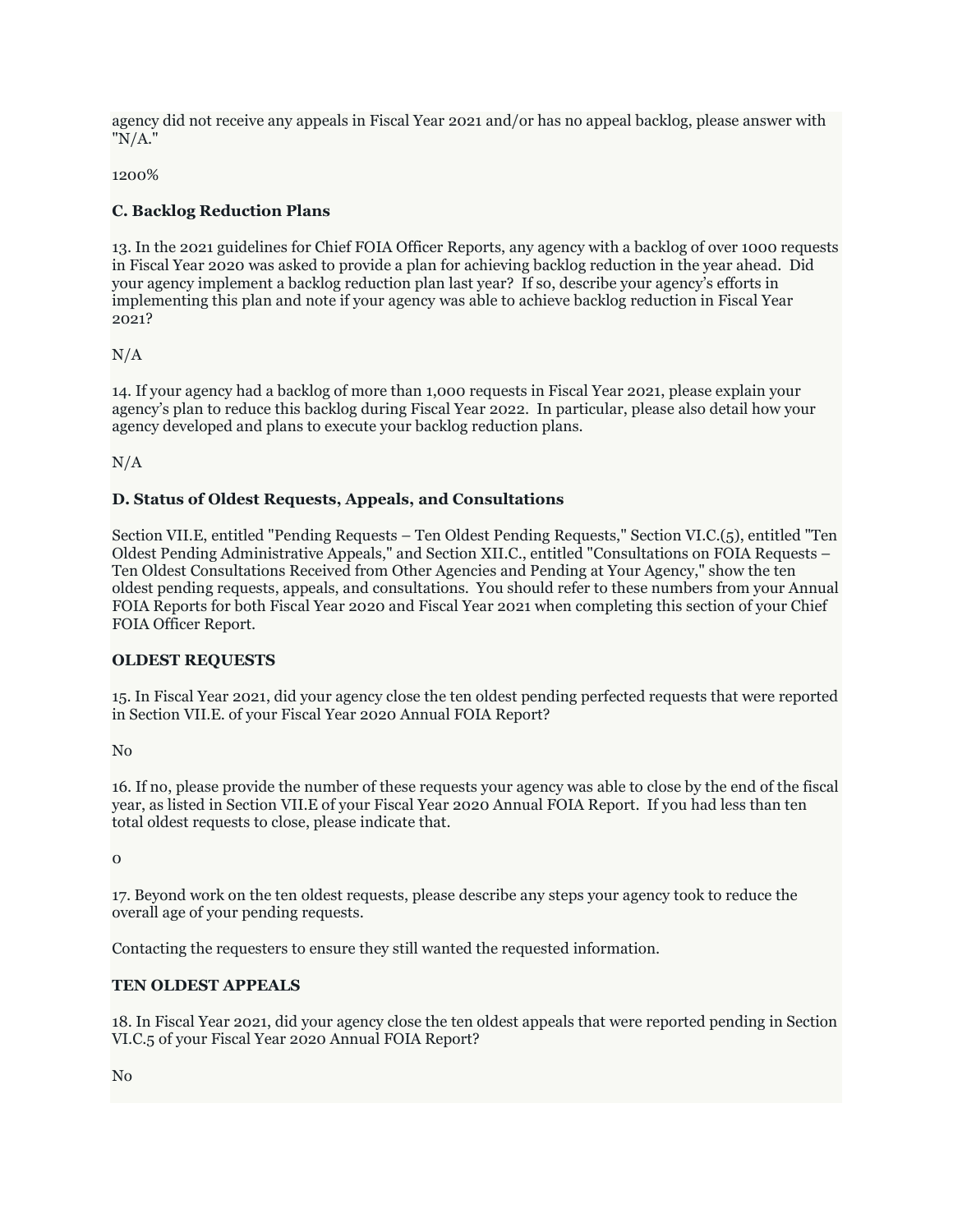19. If no, please provide the number of these appeals your agency was able to close by the end of the fiscal year, as listed in Section VI.C.(5) of your Fiscal Year 2020 Annual FOIA Report. If you had less than ten total oldest appeals to close, please indicate that.

 $\Omega$ 

20. Beyond work on the ten oldest appeals, please describe any steps your agency took to reduce the overall age of your pending appeals.

Changed our appeals processes to ensure all FOIA staff were receiving the appeal adjudications.

### **TEN OLDEST CONSULTATIONS**

21. In Fiscal Year 2021, did your agency close the ten oldest consultations that were reported pending in Section XII.C. of your Fiscal Year 2020 Annual FOIA Report?

Yes

22. If no, please provide the number of these consultations your agency was able to close by the end of the fiscal year, as listed in Section XII.C. of your Fiscal Year 2020 Annual FOIA Report. If you had less than ten total oldest consultations to close, please indicate that.

N/A

#### **E. Additional Information on Ten Oldest Requests, Appeals, and Consultations & Plans**

23. Briefly explain any obstacles your agency faced in closing its ten oldest requests, appeals, and consultations from Fiscal Year 2020.

Loss of staff, outdated FOIAXpress software.

24. If your agency was unable to close any of its ten oldest requests because you were waiting to hear back from other agencies on consultations you sent, please provide the date the request was initially received by your agency, the date when your agency sent the consultation, and the date when you last contacted the agency where the consultation was pending.

N/A

25. If your agency did not close its ten oldest pending requests, appeals, or consultations, please provide a plan describing how your agency intends to close those "ten oldest" requests, appeals, and consultations during Fiscal Year 2022.

We plan to close all by September 2022. Many were in paper at the office but we are able to now access the office to get those files.

#### **F. Success Stories**

Out of all the activities undertaken by your agency since March 2021 to increase transparency and improve FOIA administration, please briefly describe here at least one success story that you would like to highlight as emblematic of your agency's efforts. The success story can come from any one of the five key areas, but should not be something that you have reported in a prior year. As noted above, these agency [success stories](https://www.justice.gov/oip/2015-2016-agency-success-stories) will be highlighted during Sunshine Week by OIP. To facilitate this process, all agencies should use bullets to describe their success story and limit their text to a half page. The success story is designed to be a quick summary of key achievements. A complete description of all your efforts will be contained in the body of your Chief FOIA Officer Report.